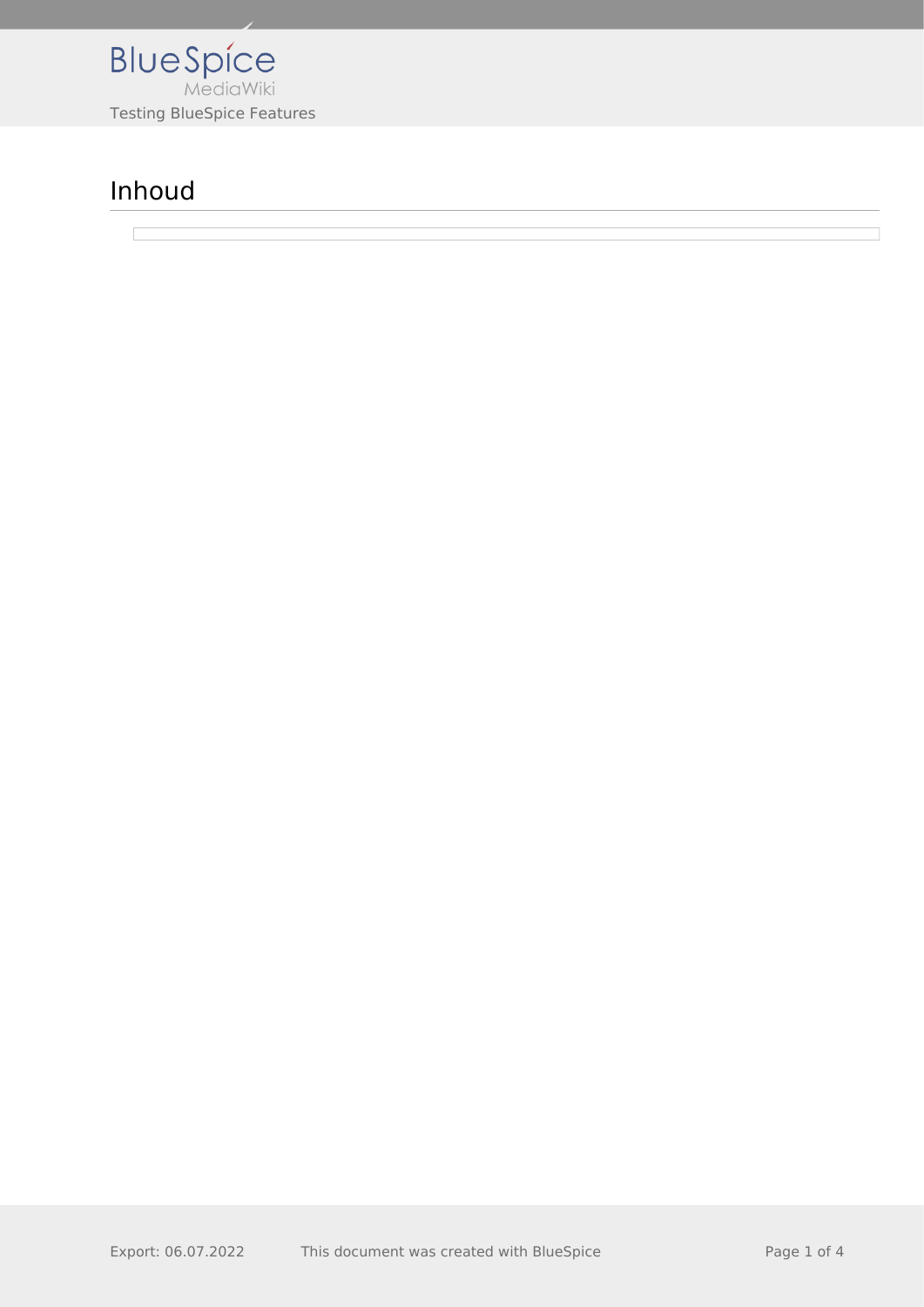

## Testing BlueSpice Features

Please visit the following demo pages for our BlueSpice features

| Your topic                                                                      | What can I test?                                                                                                                                                                                                                                                                                                                                                                                                         |
|---------------------------------------------------------------------------------|--------------------------------------------------------------------------------------------------------------------------------------------------------------------------------------------------------------------------------------------------------------------------------------------------------------------------------------------------------------------------------------------------------------------------|
| <b>Search</b><br>Working with the high-end<br>search engine ElasticSearch       | Search in file attachments: Search e.g. for "Regensburg" or<br>"Vacation"<br>Search in other Wikis: Search e.g. for "BlueSpice"                                                                                                                                                                                                                                                                                          |
| <b>Navigation</b><br>Find your way in the Wiki                                  | Browsing via the left menu and top menu<br>Subpages: Example 1 (customer documentation)<br>Dashboard: via the user menu                                                                                                                                                                                                                                                                                                  |
| <b>Skin and mobile view</b><br>Working with all end devices                     | Change the window width of your browser<br>Access the wiki via a mobile device (smartphone or tablet)                                                                                                                                                                                                                                                                                                                    |
| <b>Communication</b><br>Comment, discuss and blog                               | <b>Discussions and Comments</b><br>Timeline<br><b>Blog function</b><br>Notification: see Notifications in the top right user area) and the<br>administration in the User preferences                                                                                                                                                                                                                                     |
| <b>Content structure</b><br>Techniques for site-wide<br>organization of content | Subpages: Example 1 (customer documentation)<br><b>Categories: Category Manager</b><br>Page templates: simply click "+" to create a new page<br>Create new pages with templates and designation with Timestam<br>p<br>Page navigation ("Content" of a page): Example 1 (Caustic Soda)<br>Tables: Example 1 (Produkt overview), Example 2 (Security<br>Levels)<br>Templates: Text banner<br>Minutes: Example 1, Example 2 |
| <b>Editor</b>                                                                   | Try it on this page: Sandbox<br>Discover funtions like Insert link, Insert Media, Insert Table,<br>Display Title, Redirect, Find & Replace, Insert Magic                                                                                                                                                                                                                                                                 |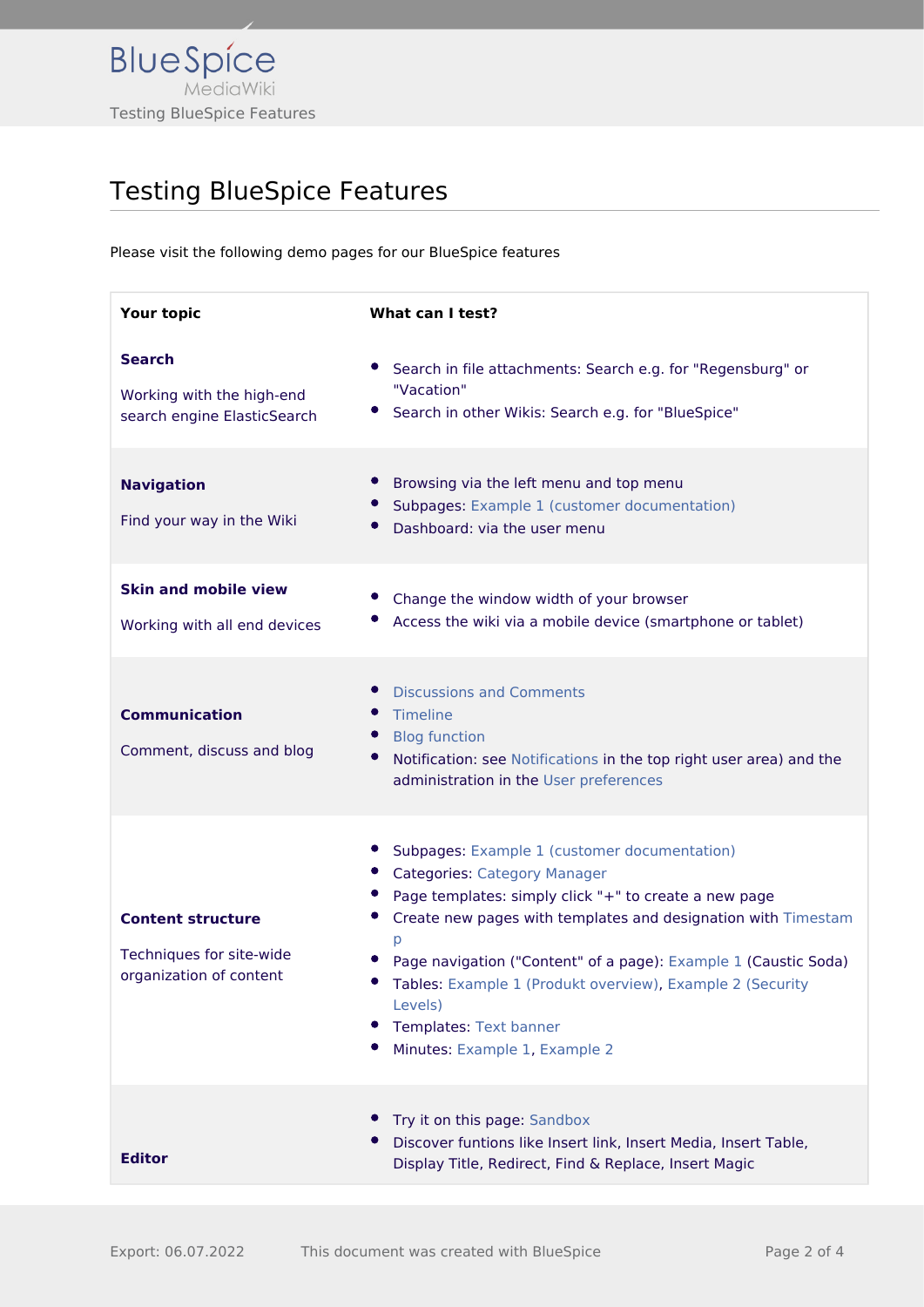| <b>Your topic</b>                                                                 | What can I test?                                                                                                                                                                                                                                                                                                                                                                                                                                                                 |
|-----------------------------------------------------------------------------------|----------------------------------------------------------------------------------------------------------------------------------------------------------------------------------------------------------------------------------------------------------------------------------------------------------------------------------------------------------------------------------------------------------------------------------------------------------------------------------|
| The enhanced VisualEditor of<br>Wikipedia                                         | Insert template, e.g. template "hint"<br>$\bullet$                                                                                                                                                                                                                                                                                                                                                                                                                               |
| <b>Rich articles</b><br>Enhance pages with dynamic<br>functions                   | Video 1 (YouTube)<br>• Video 2 (YouTube)<br>Map (e.g., Google Maps)<br>Imagemap<br>$\bullet$<br>Picture gallery<br>Footnotes<br><b>Math formulas</b><br>Programming code (How to insert code blocks), Syntax<br>highlighting<br>Flow diagrams (Drawio): Business process, Systems architecture<br>$\bullet$<br><b>DynamicPageList</b><br><b>Header Tabs</b><br>Sign here<br>Widgets<br>Multimedia Viewer: Eample Gallery on page "Regensburg"<br><b>TagCloud</b><br>CategoryTree |
| <b>Data and analysis</b><br>Find out more about the<br>possibilities of semantics | Have a look at all pages under "Management system" in the left<br>navigation<br>Create and edit pages with formulas Example<br>Metadata query: Example "Competencies in the company"                                                                                                                                                                                                                                                                                             |
| <b>Quality assurance</b><br>How to control the quality of an<br>article:          | Page assignments: Example 1<br>Reminder: Example 1<br>Freshness of an article (Expiry): Example 1, Example 2<br>Review: All ongoing reviews, Example 1<br>Approval functionality (drafts)<br>Confirmation of reading<br>Special pages: many MediaWiki maintenance lists and functions                                                                                                                                                                                            |
| <b>Book functionality</b><br>Combining articles into books                        | See example books in the menu (top left)<br><b>Book administration</b><br>Book export with attachements: Example 1 (Export of the Quality<br>Handbook)                                                                                                                                                                                                                                                                                                                           |